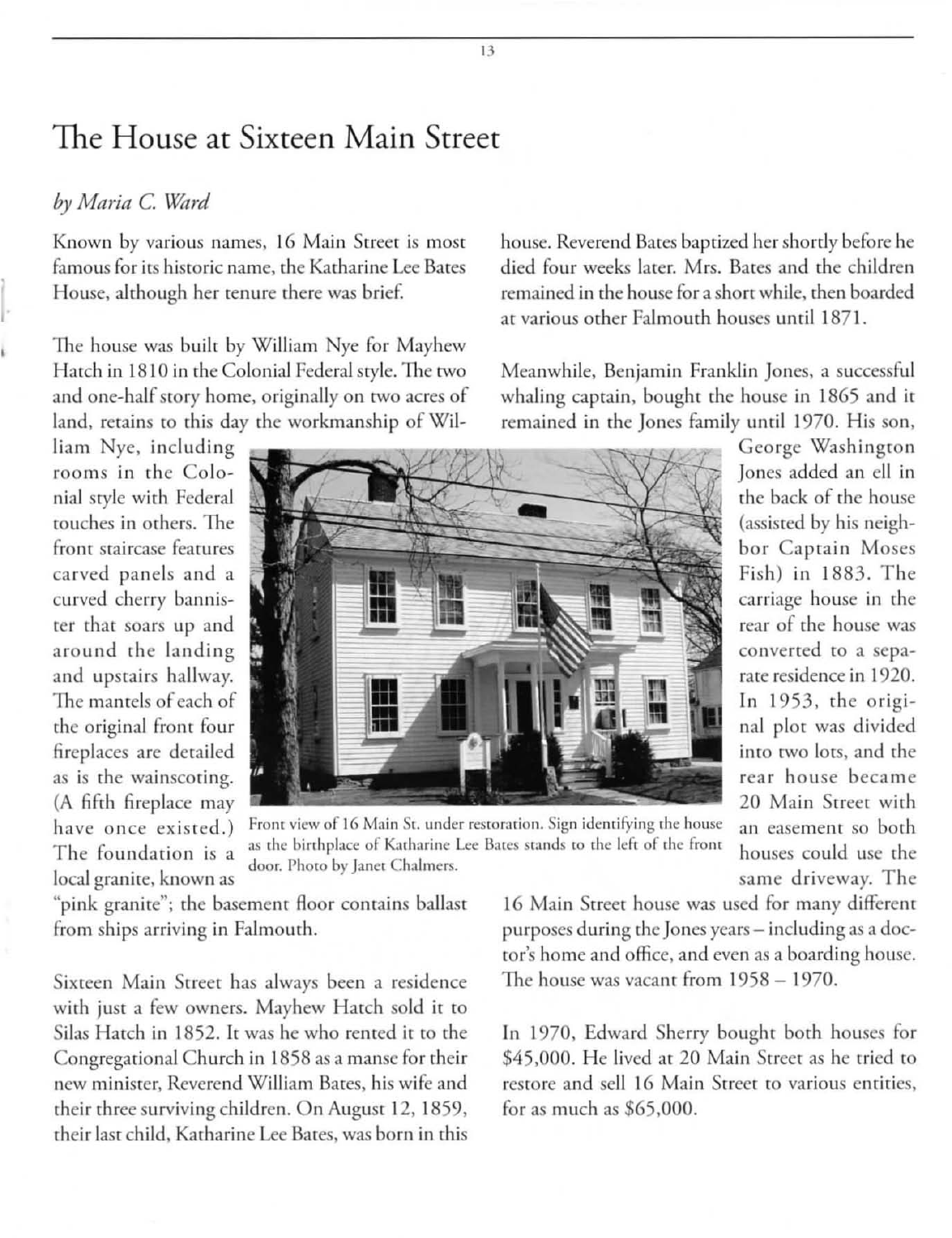

Upstairs Federal style mantel surrounding the fireplace. Most of the non-original green paint has been removed by hand sanding. Photo by E. Graham Ward.

One scheme involved selling the house to Disneyland or Disney World to enhance the existing America the Beautiful pavilions. He proposed renaming it "The America the Beautiful House" and shipping it by land or sea to Anaheim or Orlando. His rationale **was that:** 

" .. should I sell the property to a private **concern** ... **there would be an efforr ro:** 

- A. Commercialize the property, thus **destroying one of the rown's genuine**  landmarks.
- **B. Enterrain the idea of replacement**   $with the existing structure being$ demolished."

(letter dated August 10, 1976, to Walt Disney Enterprises, Glendale, California)

The reply, dated August 19, 1976, said:

**"We appreciate receiving the information from you. However, we regret that we would**  have no interest in purchasing this house for either Walt Disney World or Disneyland."

Another plan to create interest in "The America the Beautiful House" was to partner with the Is**land Queen fo r a combination ticket to Marrha's**  Vineyard and 50% off the admission to The House. Charles Bardelis, the Island Queen owner, was not **in terested.** 

In May of 1975, learning of a planned visit by Emperor Hirohito and Empress Nagako to Woods Hole, Edward Sherry asked the Japanese Ambassador to arrange for their majesties to stop at his house. He was told that a tight timetable prevented a stop, but they would be apprised of the house's history when the motorcade passed by. On October 4, 1975. Mr. Sherry decorated the house with Japanese and **American Aags and more than fifcy neighbors turned out in 18th Century costumes. The morofcade was**  delayed, but as the disappointed crowd dispersed, the Japanese dignitaries finally drove by, waved, and were photographed by Edward Sherry.

Meanwhile, the Falmouth Historical Society was attempting to raise the money to buy 16 Main Street, but could gather only \$5,000. Then a 1915 graduate of Wellesley College and summer resident



The curve of the bannister that leads from the upper hallway to the first floor. Photo by E. Graham Ward.

14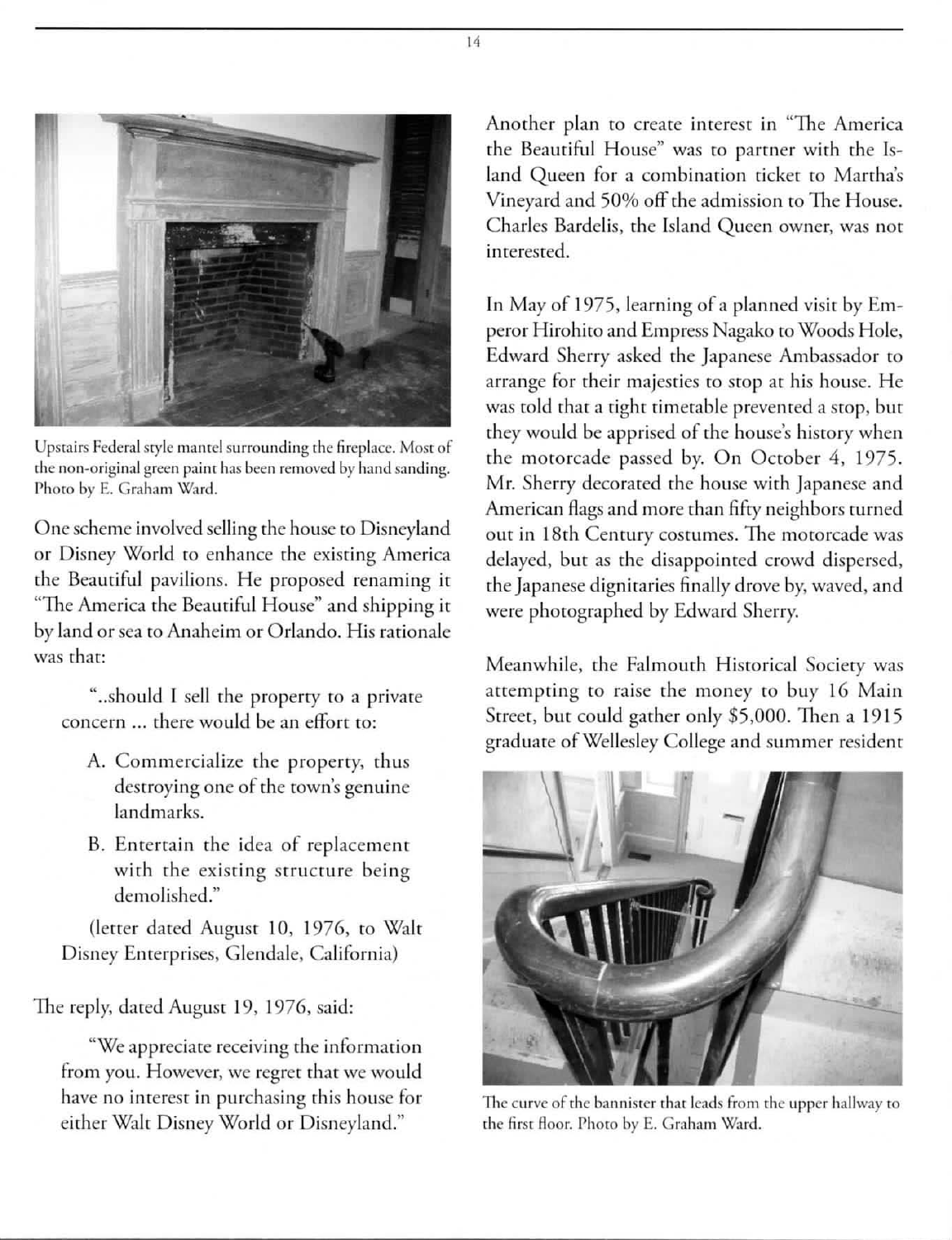

Original cistern in the cellar where run-off rainwater was collected for household use. Photo by E. Graham Ward.

**of Davisville. Beatrice B. Gorman, chose to honor**  the memory of her favorite English teacher at Wellesley, Karharine Lee Bares, wirh a \$40,000 do**nation, anonymous at rhe rime. acknowledged later. Mrs. Gorman was [he mother of Connie Gorman**  Bidwell, the wife of Robert Bidwell, then head of the Falmouth Historical Society. And so, Edward Sherry sold 16 Main Street to the Falmouth Historical Society on October 1, 1976, for  $$45,000$ . The **banner headline in** *the Falmouth Enterprise* **the next**  day was, "We bought it."

Buying 16 Main Street was only the first hurdle for the Falmouth Historical Sociery. Opening the house **to rhe public for tours involved a series of curators, the firsr of whom lived-in and paid a nominal rent for**  five years. The second did not live there but opened it to the public five afternoons a week. Finally, ten years later in 1986, only one room was open for **summer visitors. But maintenance expenses were**  mounting. By the fall of 1986, the Board of Directors meeting agreed that "the Bates House would **require major reconstruction." It was decided that with litrle memorabilia exhibired, in jusr one room,**  the best solution would be to rent the house for two

years and keep the funds separate to set the house up properly.

**For one brief moment in 1990, Gerrrude Vose and**  her proposed group, The Katharine Lee Bates His**toric Preservation Society, agreed in principal to buy**  the house. Bur the price the Board set of \$ J 50,000 was unacceptable. A day later Mrs. Vose withdrew her proposal.

So it continued to be a rental house until 2008 with the rents ranging from  $$400/m$ o. to  $$1000/$ mo. The last tenant moved out in September 2008 and the house sold in October 2008 for \$300,000 **to Linda and David Newton who were known for rhe restoration work rhey have done. Two examples**  are the Osrerville offices ofC. H. Newton and work currenrly being done on the Mashpee Wampanaag Old Meeting House.

A walkthrough with David Newton on March 30, **2009, revealed his passion for authentic restoration**  and pride in the work being done on the house. The qualiry of William Nyc's work srill exisrs under one-



Perhaps Katharine Lee Bates' birthing room behind the master **bedroom.** The steps lead to the attic. Photo by E. Graham **Ward.** 

15